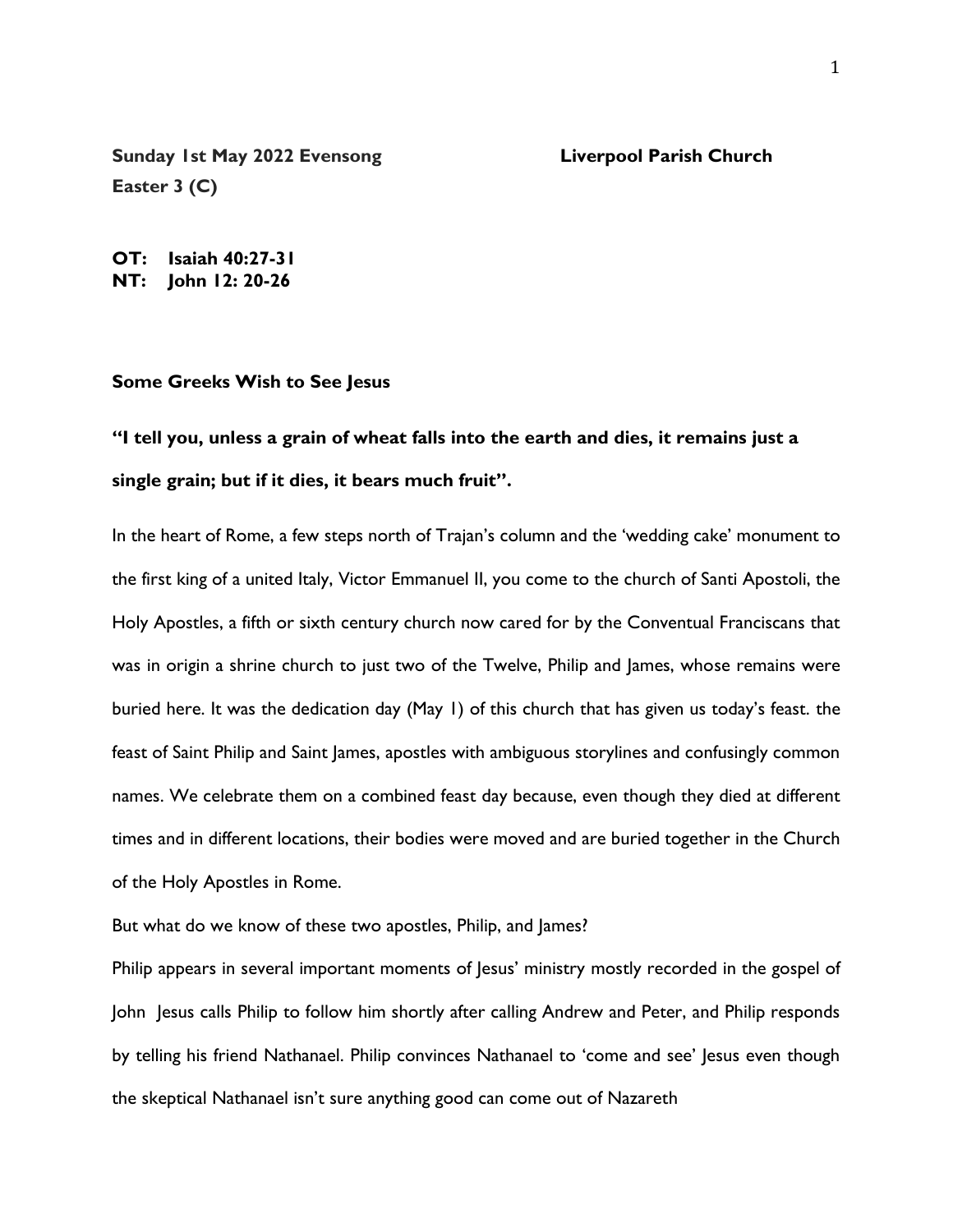In John's account of feeding the crowd of 5,000, Jesus asks Philip, 'how are we to buy bread, so that these people may eat?' And Philip's practical response about a monetary value sets the table for the feeding of the multitude with the bread and fish. A few chapters later, we find these evenings reading Philip converses with 'some Greeks' who want to see Jesus

and then at the last supper Philip asks to see the Father in order to be satisfied.

Philip the Apostle is easy to confuse with Philip the Evangelist, who is one of the seven appointed as deacons in Acts 6, and who teaches the Ethiopian eunuch about Jesus a few chapters later.

Today is not only about Saint Philip though, we must also remember Saint James, often called James the Less. This name helps distinguish him from James the brother of John, who together are known as the sons of Zebedee, and from James 'the brother of our Lord.' Little is known about the James whom we celebrate today. He is called the son of Alphaeus, and he might have been with his mother (another Mary!) and the other women watching the crucifixion from a distance.

The character, identity, and intrigue of these two apostles are rooted in their relationship to Jesus. They are counted among the twelve which means they are participants in all the stories about Jesus' teaching, healing, and his resurrection appearances we read about in the gospels. In this evenings New Testament reading, Philip is centre stage, the questioning Greeks had come at Christ's entry into Jerusalem, asking to see Jesus. From this encounter we not only learn that there were Greeks who were Jews in Jerusalem but that Philip himself was a Greek from Galilee. I can only imagine they must have heard the amazing miracles Jesus had been performing. This was a man who turned water into wine, healed all manner of sickness, walked on water, and even raised Lazarus from the dead. Who would not want to have an encounter with this Jesus?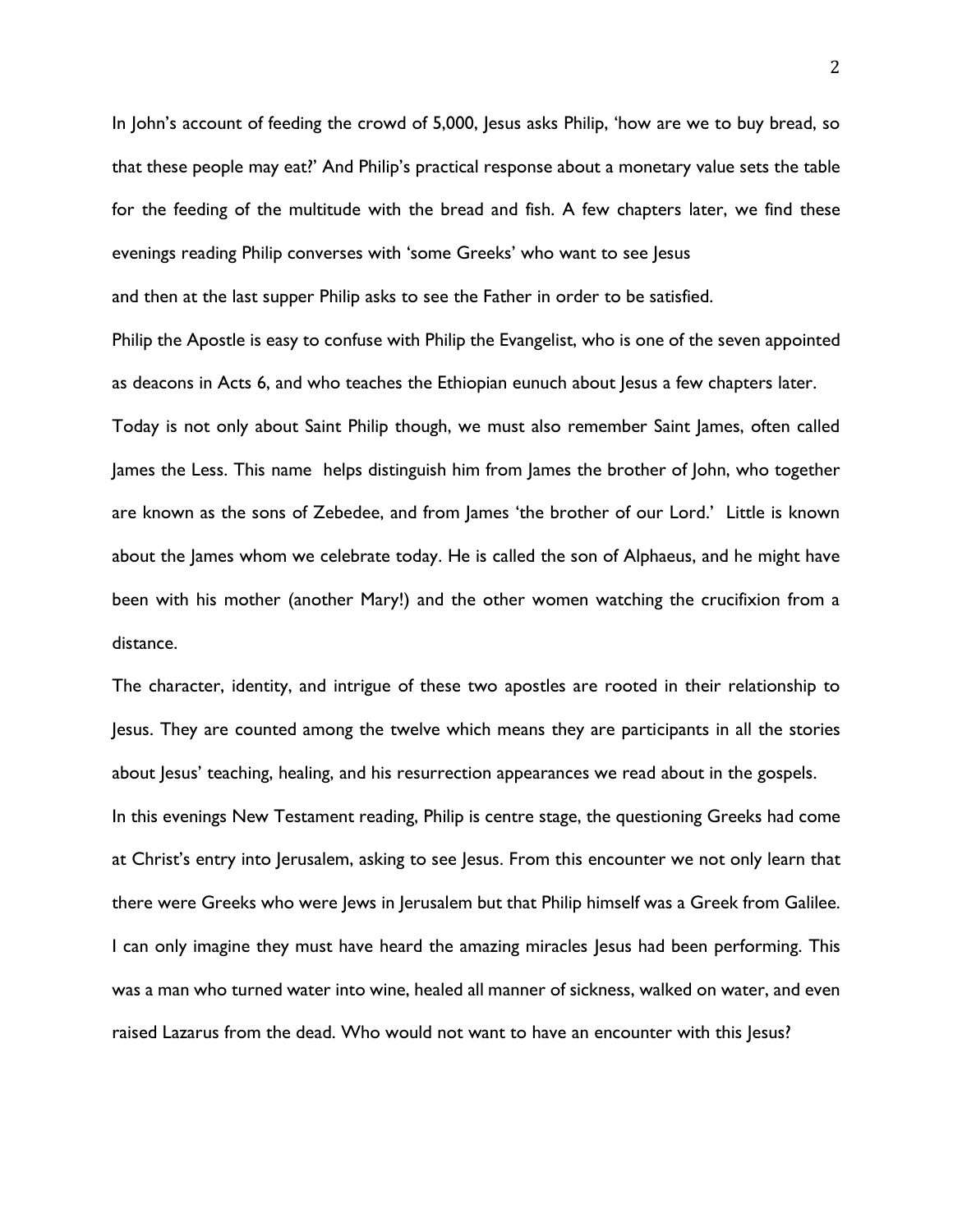The dialogue that Jesus has with the Greeks who seek him out (John 12, 23-26) brings Jesus to the memorable pronouncement that 'unless a grain of wheat falls into the earth and dies, it remains alone; but if it dies, it bears much fruit'.

The human experience is a cycle of loss and renewal. The Christian journey consists of repentance and restoration. Life is both gift and burden.

In the post pandemic landscape in which we find ourselves, death is all around us. Millions globally have died from Covid-19. Thousands have died so far in Russia's invasion of Ukraine and there is no clear end in sight to the death and destruction. The natural world is dying at the hands of human behaviour.

Death is all around us but dying is more than the physical.

Throughout our lives, we die many times over through a whole range of losses – the death of a loved one, the end of a dream, the breakdown in a relationship, the deterioration of a person's health, and navigating the stages of life. Through all these losses we experience so many emotions: anger, regret, guilt, despair, unforgiveness and fear.

Jesus calls us to be a grain of wheat that falls to the ground and dies. Because it is in the dying that we have the potential to bear much fruit. It is in the total surrender and dying that new life can emerge. Rowan Williams reminds us, 'God always has the capacity to do something fresh and different, to bring something new out of a situation' (2007, 16).

Despite the brokenness of our world, there is hope that our churches and communities can be re-imagined through the lens of God's generous love. Scripture reminds us again and again of the God-centred paradigm of sacrificial and radical hospitality which embraces the dead and the dying. God's love has the power to heal, resurrect and enable human flourishing.